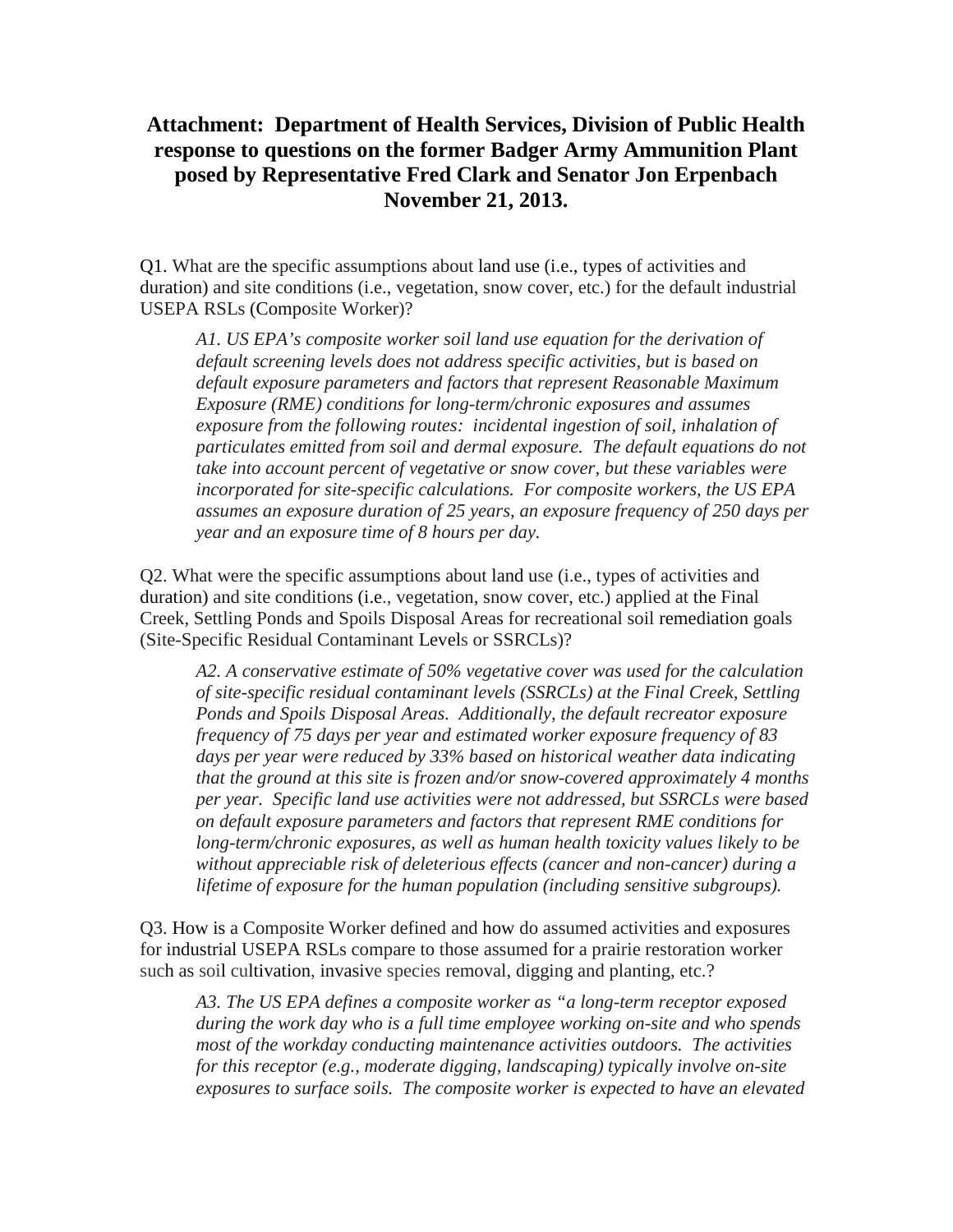*soil ingestion rate (100 mg per day) and is assumed to be exposed to contaminants via the following pathways: incidental ingestion of soil, external radiation from contaminants in soil, inhalation of fugitive dust. The composite worker combines the most protective exposure assumptions of the outdoor and indoor workers. The only difference between the outdoor worker and the composite worker is that the composite worker uses the more protective exposure frequency of 250 days/year from the indoor worker scenario." It is assumed that a prairie restoration worker would engage in similar activities, but with a significantly reduced exposure frequency.* 

Q4. Were default industrial USEPA RSLs for a Composite Worker adjusted to be inclusive of infants, children and pregnant mothers? If not, what assurance does the public have that these levels are protective of these populations?

*A4. All US EPA RSLs are based on the use of human health toxicity values likely to be without appreciable risk of deleterious effects (cancer and non-cancer) during a lifetime of exposure for the human population (including sensitive subgroups).* 

Q5. Please provide the default "industrial" soil remediation goals (US EPA RSLs) for the 2,4-/2,6-DNT mixture, 2,4-DNT (single isomer) and 2,6-DNT (single isomer). Please compare each to the soil remediation goals based on recreational use.

*A5. The US EPA states that RSLs "are chemical-specific concentrations for individual contaminants in air, drinking water and soil that may warrant further investigation or site cleanup. It should be emphasized that SLs are not cleanup standards." Thus, the relevance of this question to the cleanup activities at the former Badger Army Ammunition Plant (BAAP) is unclear.* 

*Only technical grade DNT (tgDNT) was used at the former BAAP, which predominantly comprises 2,4-DNT and 2,6-DNT (~95%), along with small amounts of four other minor isomers (~5%). There are no appropriate peerreviewed studies available to derive a suitable chronic human health toxicity value for tgDNT. Thus, the most appropriate toxicity value available for use in calculating a soil remediation goal at the former BAAP is for a 2,4-/2,6-DNT mixture. The SSRCL calculated for a 2,4-/2,6-DNT mixture, based on estimated child and adult exposures at BAAP was 11.4 mg/kg.*

Q6. Using the EPA web calculator, please calculate the default "industrial" USEPA RSL for "Dinitrotoluene, Technical Grade" (CASRN 25321-14-6) which is a mixture of all six isomers of DNT.

*A6. The US EPA web calculator does not calculate RSLs, however, it can be used to calculate SSRCLs. With that said, the calculation of an SSRCL for tgDNT is inappropriate based on the lack of a suitable chronic human health toxicity value for this specific mixture. The human health toxicity values available for tgDNT are unsuitable for calculation of an SSRCL because they are based on a single*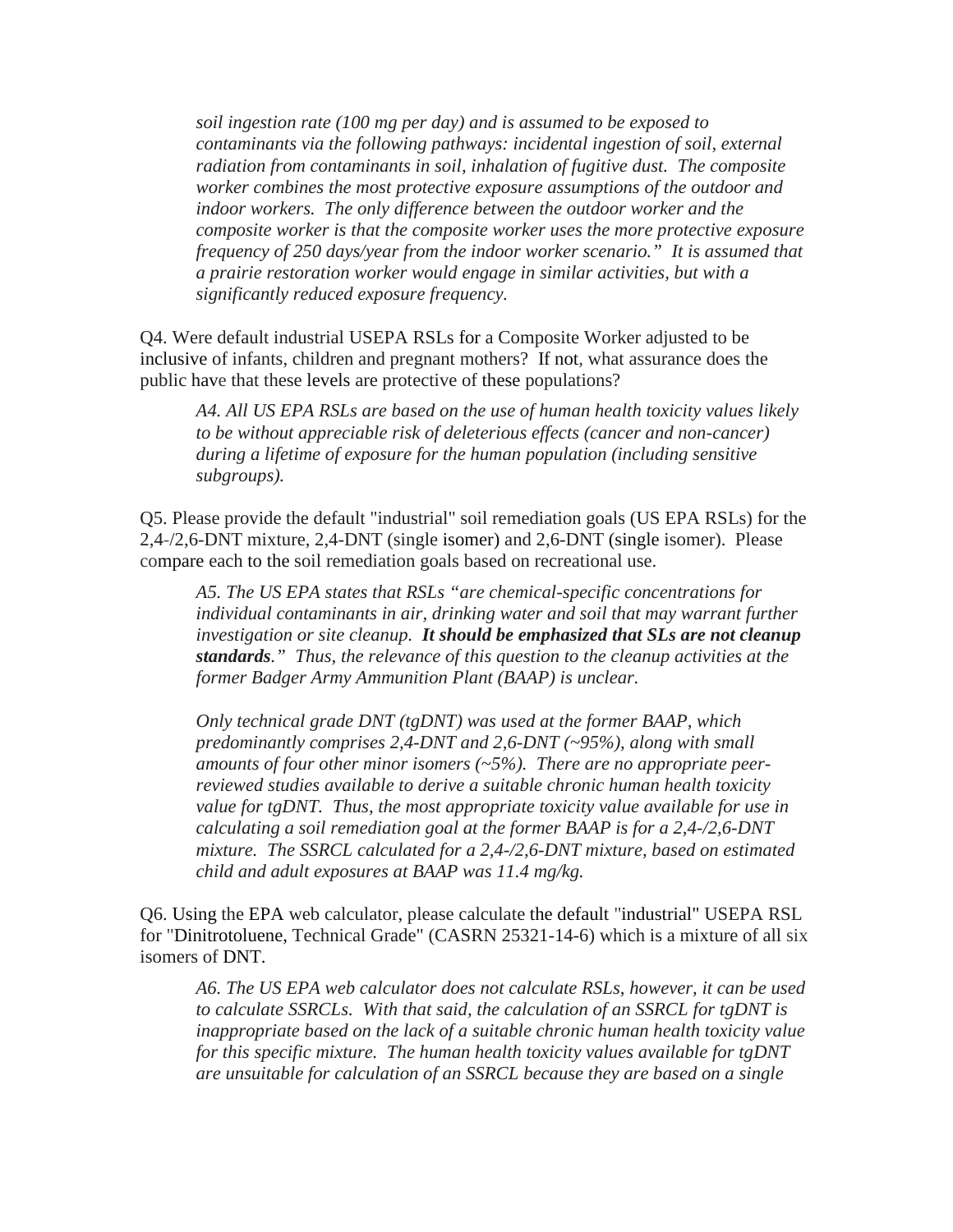*unpublished study, and are considered by US EPA to be Tier 5 toxicity values that have considerable uncertainty associated with their derivation.* 

Q7. Using the EPA web calculator, please calculate the default "recreator" USEPA RSL for "Dinitrotoluene, Technical Grade" (CASRN 25321-14-6).

*A7. Please see A6.* 

Q8. Please calculate the site-specific soil remediation goal (SSRCL) for "Dinitrotoluene, Technical Grade" (CASRN 25321-14-6) for the Final Creek, Settling Ponds and Spoils Disposal Areas.

*A8. Please see A6.*

Q9. USEPA RSLs are calculated under the assumption that only one contaminant is present, however multiple contaminants, including those in similar categories, are present in soils at the Settling Ponds. How were the default USEPA RSLs adjusted in response to potential additive and cumulative risks? How were additive and cumulative risks included in the calculations of SSRCLs?

*A9. Cumulative risk assessments of human exposures to chemical mixtures are extremely complex and challenging. Individual chemicals target different tissues and have different mechanisms of toxicity and/or carcinogenicity. Additionally, chemicals do not always behave the same in mixtures as they do individually, and there is little toxicological research on chemical mixtures with which to inform these types of risk assessments. Lastly, the former BAAP consists of thousands of acres of land, and any mixtures of residual chemicals of concern are not uniformly present across the site, making a rigorous cumulative risk assessment unfeasible. With that said, the levels of any residual contaminants of concern in surficial soils (0-4 feet) across the majority of the former BAAP site are currently below levels of laboratory detection, and cleanup levels for individual chemicals are based on conservative exposure assumptions and human toxicity values that often incorporate considerable margins of safety.* 

Q10. The Alternative Feasibility Study for the Final Creek, Settling Ponds and Spoils Disposal Areas at Badger states that certain contaminants, such as carcinogenic polyaromatic hydrocarbons (PAHs) and arsenic (As), are not considered "pervasive" in soils meaning that they have been detected in certain areas, but not others. How will the public know where areas with elevated contaminant levels are located? From a human health perspective, would it be better if future fixed or repetitive recreational activities (that could disturb soils) are not sited in these locations?

*A10. Out of over a thousand soil samples that have been analyzed from across the Final Creek, Settling Ponds and Spoils Disposal Areas at the former BAAP site, only one sample (SPB-91-01) contained the carcinogenic PAHs benzo(a)anthracene and benzo(b)fluoranthene above their residential US EPA RSLs. Similarly, only one soil sample (SPA-W-33) contained arsenic above the BAAP background concentration. Thus, these contaminants are not pervasive enough to pose a human health concern, regardless of recreational activity.*